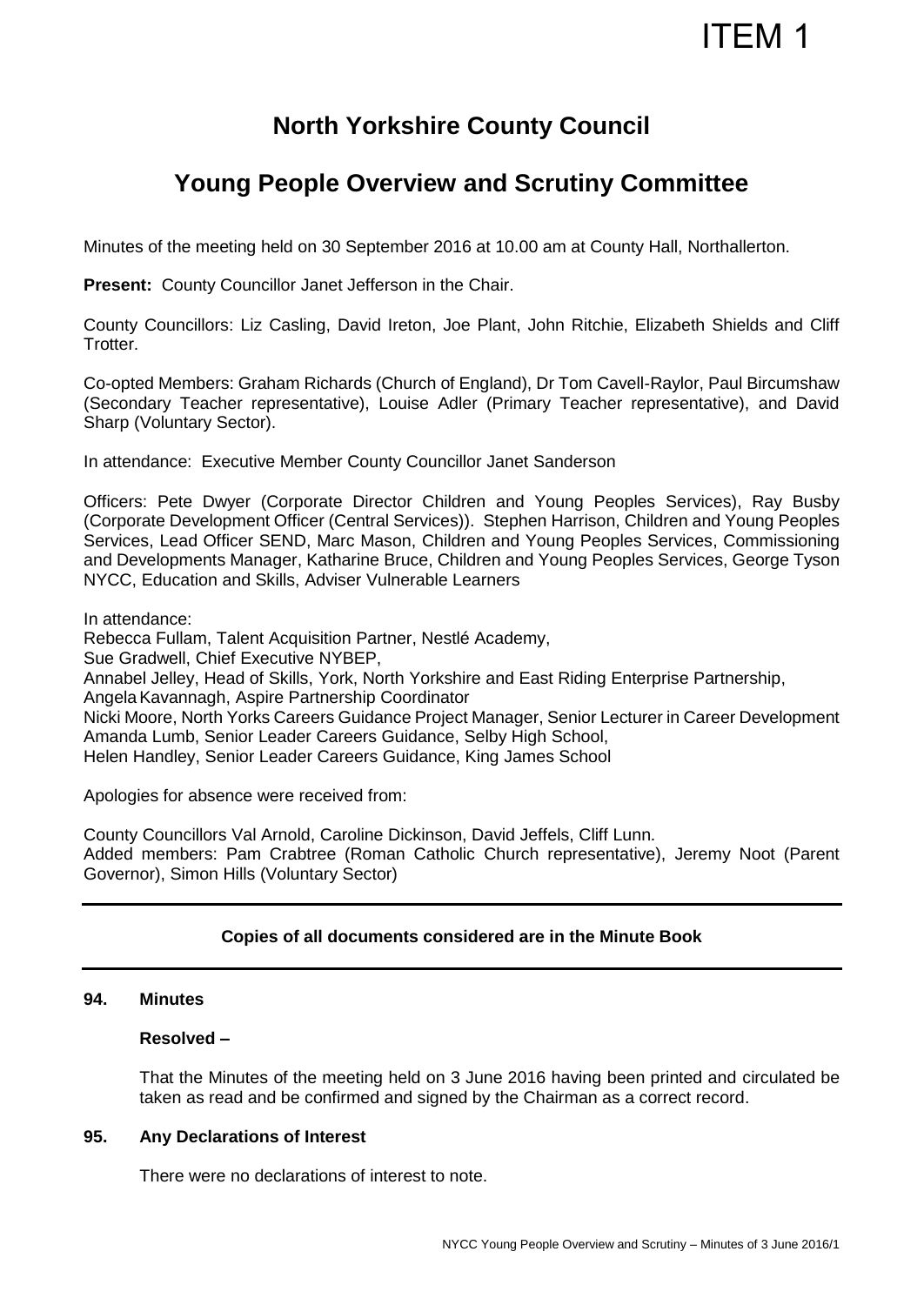#### **96. Public Questions**

The Committee was advised that no notice had been received of any public questions or statements to be made at the meeting.

#### **97. Careers Education, Information Advice and Guidance**

Considered -

The report of the Scrutiny Team Leader introducing for the Committee's consideration regarding the provision of Careers Information and Advice.

The Chairman welcomed county councillors, representatives of external organisations and any members of the public to the meeting.

Cllr Jefferson explained that the committee decided to review Careers Guidance because it was recognised that our young people are making decisions about their future in a difficult economy: there are high levels of youth unemployment and university fees are at a record high. We all want North Yorkshire's children and young people to be helped to succeed in life

The Committee wanted to better understand how people and organisations support them through the transition from education into the workforce by ensuring they are aware, through good advice and information, of the careers options open to them and that young people have the career knowledge and employability skills they need to support progression.

She emphasised that to be an informal dialogue, a conversation rather than a formal committee meeting.

Annabel Jelley explained that the LEP had been originally setup as strategic partnership between public and private, now championed by government to promote economic growth. Improving skills to support business growth in the area was one of its priorities and Careers Guidance is a key aspect of this.

Rurality is a challenge to developing these skills, the aim is to prevent Rurality limiting the options for young people as they progress through education.

Demographics suggest that 27% of population will retire by 2022, taking skills with them, highlighting the requirement for every young person to be in a position to supplement the skills deficit produced by the older workforce moving on.

Businesses felt that not enough encounters with world of work /skills were being developed in school; schools not always making the most of links to the world of local employment opportunities. The LEP was forecasting significant increases in professional service (call centres, architect, accountant, etc.) and construction. But the biggest increase is in low pay, low skill jobs. Particular points Annabel raised included:

- STEM encouraged as these jobs are high value and drive the economy
- Apprenticeships- want to increase numbers available across the board.
- Mission to connect every student to business
- Invested £40k to the Careers Project
- 11 enterprise advisers are linked with schools so far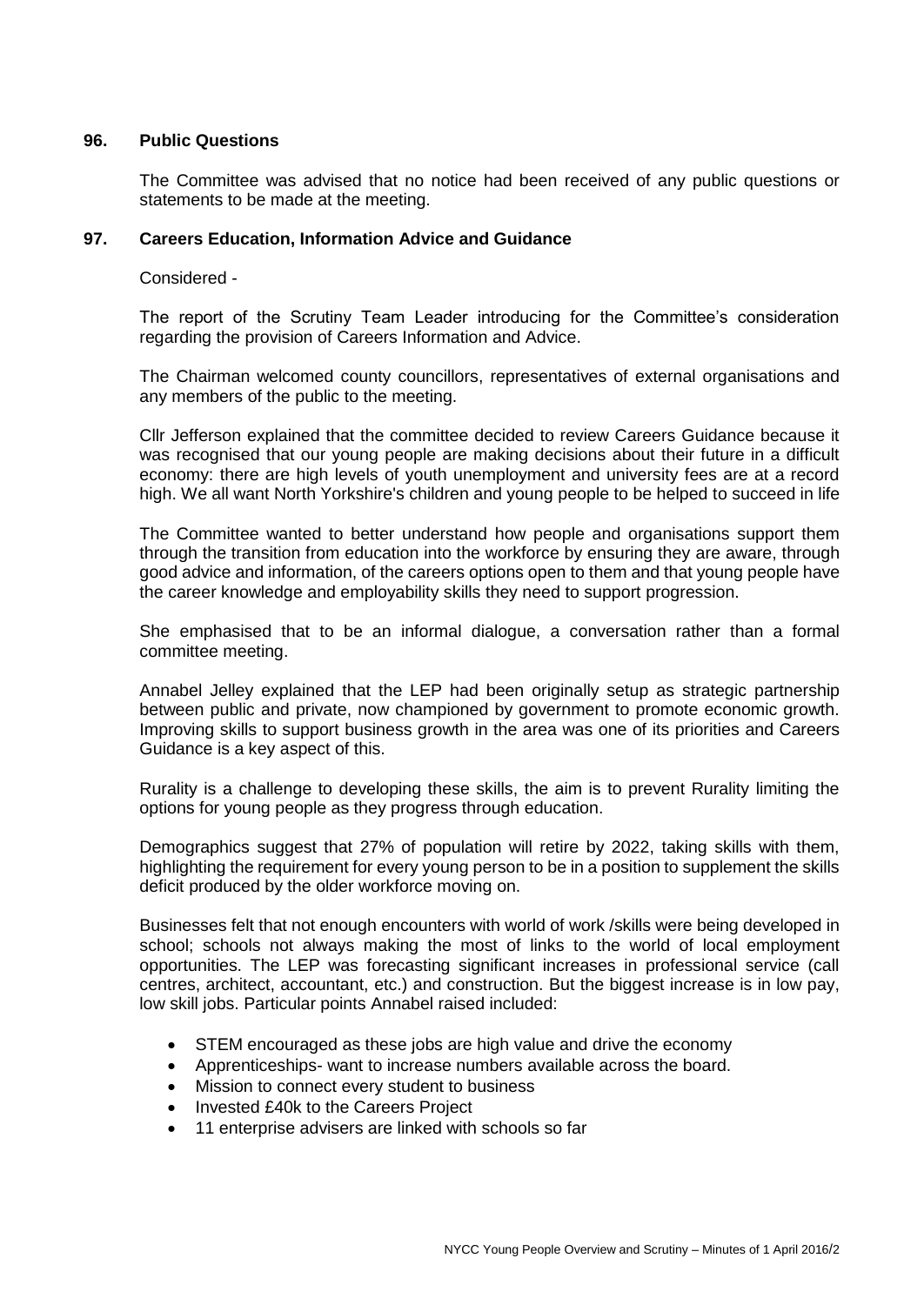It was fortunate, the Chairman suggested, that the opportunity arose for the Committee to review the initial, interim findings from a baseline assessment of careers education and guidance in 17 schools in North Yorkshire and 3 schools in the City of York.

Katharine Bruce advised that the key question was: "How can we work with NY schools to improve the quality of Careers Guidance in North Yorkshire Schools, and to inform progression routes for learners that meet their needs, abilities and aspirations and which are sustained. Schools had been selected to participate in a North Yorkshire County Council (NYCC) and the York, North Yorkshire, and East Riding Local Enterprise Partnership (YNYER LEP) funded project 'Putting the Learner First - Progression for Success'. The project was conceived as a way to improve the outcomes for young people in North Yorkshire through the development of the career and enterprise provision. The aims were:

- To develop learners' employability skills that will enhance their future career opportunities and success
- To promote a range of progression routes which are appropriate to meet the needs of all learners and are informed by local labour market information, including local apprenticeship opportunities and uptake of apprenticeships
- To further develop employer engagement including links to businesses
- To build and share good practice between schools

Schools participating in the project have been provided with funding of £2,745 to improve their provision. To achieve this they have been provided with a programme of focussed professional development days, support visits and encouraged to seek a recognised careers education and guidance quality award validated through the Quality in Careers Standard.

Nicki Moore explained that the interim findings suggest that the Schools involved - 18 secondary schools of various governance status - are committed to providing the best career guidance they can in order to give their learners the best chance in life. They are working to develop the necessary strategic and operational infrastructure to do this in a meaningful but cost effective way.

The project, and its interim evaluation, affirms the view that there is no single 'magic bullet' for good career guidance: it is about doing a number of things, consistently and well. Schools are indicating that the adoption of the "Gatsby Benchmarks" is having a telling and positive effect. The benchmarks are:

- 1. A stable careers programme
- 2. Learning from career and labour market information
- 3. Addressing the needs of each pupil
- 4. Linking curriculum learning to careers
- 5. Encounters with employers and employees
- 6. Experienced of workplaces
- 7. Encounters with further and higher education
- 8. Personal guidance

Performance is mapped against those benchmarks. Those that do well, can look to be achieving the Careers Quality Awards. Feedback suggests that schools are finding the Gatsby Benchmarks a helpful framework to develop quality in career guidance and the awards accredit the process. Schools value the award because it is tangible evidence of quality which they can promote to stakeholders. Three schools on the project have gained the Quality Standards Award so far.